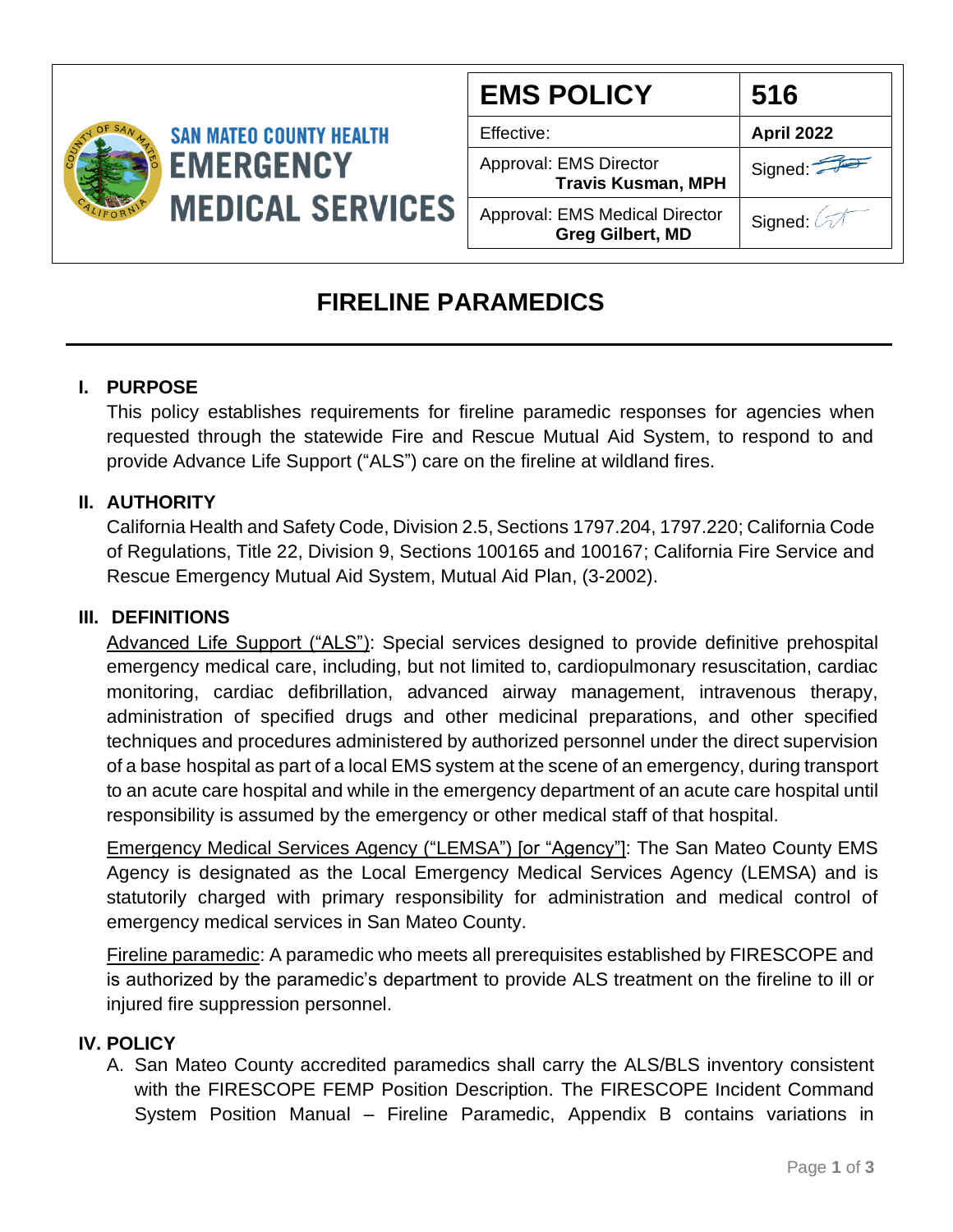

Signed: Signed:  $\oslash$ **516**

medication which are approved by the EMS Agency. The equipment lists are a minimalist version of standard inventory in order to meet workable/ packable weight limitations (45lbs including wildland safety gear).

- B. Under the authority of State regulations, a paramedic may render ALS care during emergency operations as long as the following conditions are met:
	- 1. The paramedic is currently licensed by the State of California and is accredited by a County EMS Agency within California.
	- 2. The paramedic is currently employed with an ALS provider and possesses the requisite wildland fireline skills and equipment.
	- 3. The paramedic does not exceed the scope of practice or medical control policies from their county of origin. Paramedics operating in the capacity of a fireline paramedic shall follow established LEMSA standing or communication failure protocols.
	- 4. If an incident occurs within San Mateo County, the fireline paramedic is expected to check in and obtain a briefing from the Logistics Section Chief or the Medical Unit Leader, if established, at the Wildfire Incident.
	- 5. Documentation of all patient care will be completed using San Mateo County EMS Agency documentation standards by end of shift or operational period. Documentation of patient care must follow San Mateo County standards utilizing electronic health record documentation, if available, or a paper form. All patient care records shall be made available to be reviewed by the provider agency and LEMSA for quality improvement purposes.
	- 6. Documentation of patient care will be submitted to the incident host agency if the fireline paramedic is working outside of San Mateo County. If the incident is within San Mateo County, patient care records will be submitted to LEMSA. If requested, a legible copy of the patient care record will be forwarded to the fireline paramedic's home EMS Agency.
	- 7. The fireline paramedic will carry all required inventory in their ALS pack. Inventory will be supplied and maintained by the employing provider agency. Additional items for restock should also be maintained and secured in a vehicle or in the Medical Unit trailer.
	- 8. Controlled substances shall be under double lock and maintained on the fireline paramedic's person or secured in her/ his vehicle at all times.